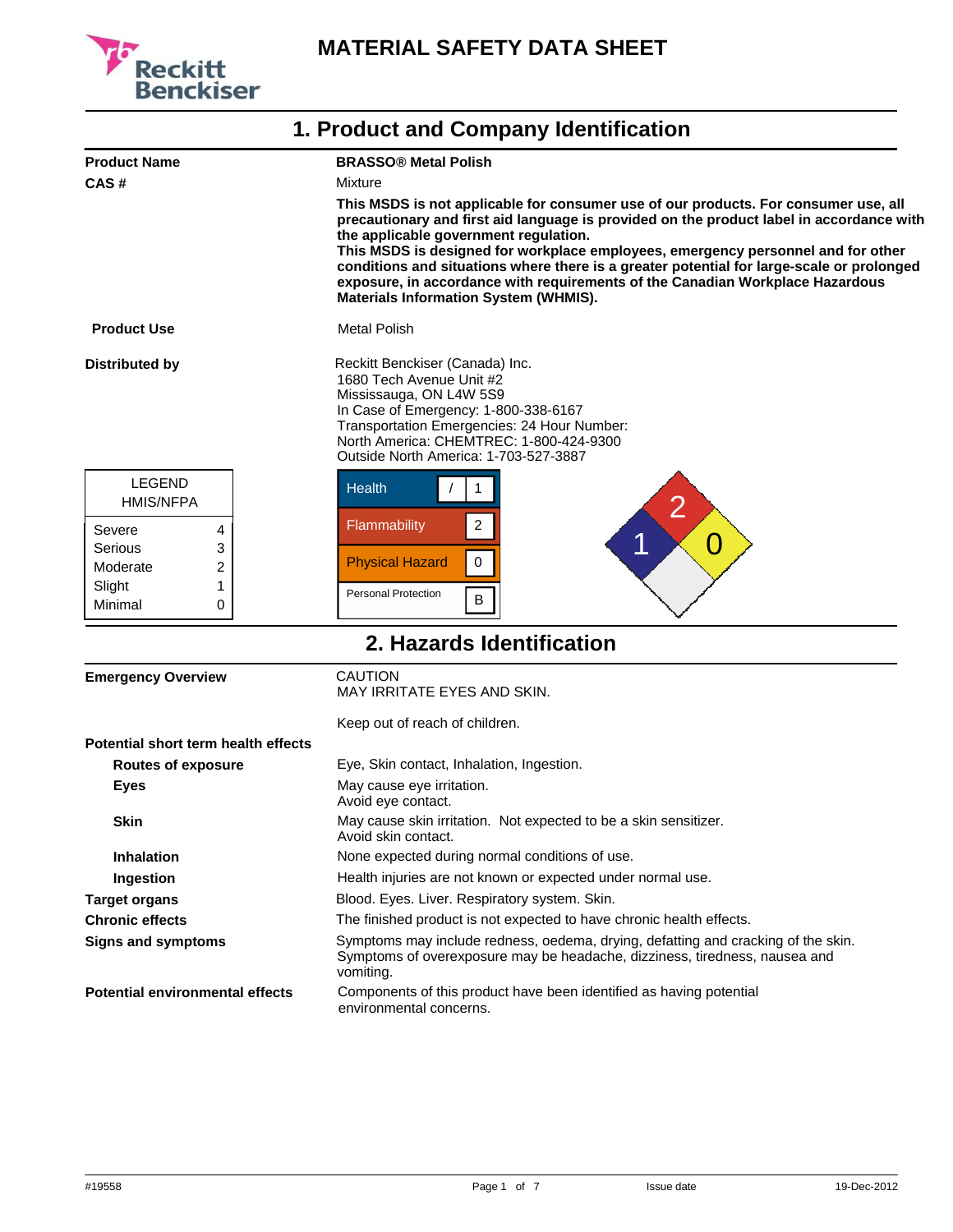# **3. Composition/Information on Ingredients**

| Ingredient(s)      | CAS#      | <b>Percent</b> |
|--------------------|-----------|----------------|
| Ethanol            | 64-17-5   | $0.1 - 1$      |
| Oxalic acid        | 6153-56-6 | $1 - 5$        |
| Isopropanol        | 67-63-0   | $1 - 5$        |
| Ammonium hydroxide | 1336-21-6 | $1 - 5$        |
| Limestone          | 1317-65-3 | $10 - 30$      |
| Pumice             | 1332-09-8 | $3 - 7$        |
|                    |           |                |

# **4. First Aid Measures**

| <b>First aid procedures</b> |                                                                                                                                                                                                                                                                                                                                                                                 |
|-----------------------------|---------------------------------------------------------------------------------------------------------------------------------------------------------------------------------------------------------------------------------------------------------------------------------------------------------------------------------------------------------------------------------|
| Eye contact                 | In case of contact with eyes, rinse immediately with plenty of water and seek medical<br>advice if symptoms persist.                                                                                                                                                                                                                                                            |
| <b>Skin contact</b>         | Wash skin with water. Get medical attention if irritation develops and persists.                                                                                                                                                                                                                                                                                                |
| <b>Inhalation</b>           | Move to fresh air.                                                                                                                                                                                                                                                                                                                                                              |
| <b>Ingestion</b>            | Rinse mouth with water. Drink plenty of water. Call a physician or Poison Control Center<br>IMMEDIATELY. DO NOT INDUCE VOMITING. Never give anything by mouth to an<br>unconscious person.                                                                                                                                                                                      |
| Notes to physician          | Treat patient symptomatically.                                                                                                                                                                                                                                                                                                                                                  |
| <b>General advice</b>       | Keep away from sources of ignition. No smoking. If you feel unwell, seek medical advice<br>(show the label where possible). Ensure that medical personnel are aware of the<br>material(s) involved, and take precautions to protect themselves. Show this safety data<br>sheet to the doctor in attendance. Avoid contact with eyes and skin. Keep out of reach of<br>children. |
|                             | 5. Fire-fighting Measures                                                                                                                                                                                                                                                                                                                                                       |

| <b>Flammable properties</b>                           | Combustible by WHMIS criteria.                                                                     |
|-------------------------------------------------------|----------------------------------------------------------------------------------------------------|
| <b>Extinguishing media</b>                            |                                                                                                    |
| Suitable extinguishing media                          | Dry chemical. Carbon dioxide. Alcohol foam.                                                        |
| Unsuitable extinguishing media                        | Not available                                                                                      |
| <b>Protection of firefighters</b>                     |                                                                                                    |
| Specific hazards arising from<br>the chemical         | Not available                                                                                      |
| <b>Protective equipment for</b><br>firefighers        | Firefighters should wear full protective clothing including self contained breathing<br>apparatus. |
| <b>Hazardous combustion products</b>                  | May include and are not limited to: Oxides of carbon. Oxides of nitrogen.                          |
| <b>Explosion data</b>                                 |                                                                                                    |
| <b>Sensitivity to mechanical impact</b> Not available |                                                                                                    |
| Sensitivity to static discharge                       | Not available                                                                                      |

#### **6. Accidental Release Measures**

| <b>Personal precautions</b>      | Keep unnecessary personnel away. Do not touch or walk through spilled material. Do not<br>touch damaged containers or spilled material unless wearing appropriate protective<br>clothing. Keep people away from and upwind of spill/leak.                                                                                                                                               |
|----------------------------------|-----------------------------------------------------------------------------------------------------------------------------------------------------------------------------------------------------------------------------------------------------------------------------------------------------------------------------------------------------------------------------------------|
| <b>Environmental precautions</b> | Do not discharge into lakes, streams, ponds or public waters.<br>Advise authorities if product has penetrated drains, sewers or water pipes.                                                                                                                                                                                                                                            |
| <b>Methods for containment</b>   | Stop leak if you can do so without risk. Prevent entry into waterways, sewers, basements<br>or confined areas.                                                                                                                                                                                                                                                                          |
| Methods for cleaning up          | Remove sources of ignition. Before attempting clean up, refer to hazard data given<br>above. Small spills may be absorbed with non-reactive absorbent and placed in suitable,<br>covered, labelled containers. Prevent large spills from entering sewers or waterways.<br>Contact emergency services and supplier for advice. Never return spills in original<br>containers for re-use. |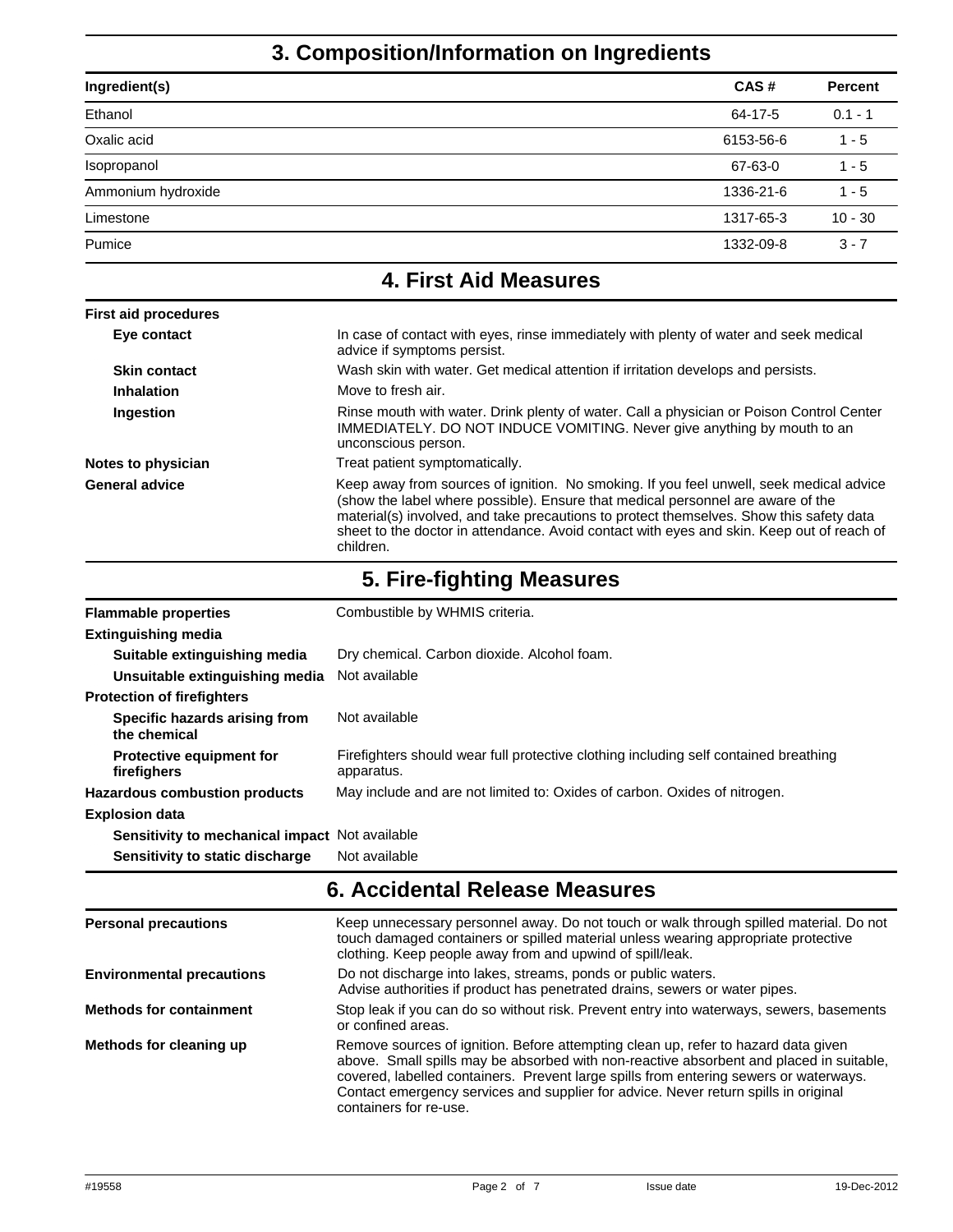| 7. Handling and Storage |                                                                                                                                                                                                                                                                                                                                                                     |  |
|-------------------------|---------------------------------------------------------------------------------------------------------------------------------------------------------------------------------------------------------------------------------------------------------------------------------------------------------------------------------------------------------------------|--|
| <b>Handling</b>         | <b>CAUTION</b><br>EYE AND SKIN IRRITANT.<br><b>COMBUSTIBLE</b><br>Avoid contact with eyes, skin and clothing.<br>Ensure adequate ventilation.<br>Use good industrial hygiene practices in handling this material.<br>When using do not eat or drink.<br>Wash thoroughly after handling.<br>Not for use on silver, lacquered, painted or antiqued-finished surfaces. |  |
| <b>Storage</b>          | Keep out of reach of children.<br>Keep from freezing.<br>Do not store at temperatures above 120°F (49°C).<br>Store in a cool dry place inaccessible to children and pets.                                                                                                                                                                                           |  |

# **8. Exposure Controls / Personal Protection**

| <b>Exposure limit values</b>  |                                                                                                                                                                                                                                                                                                                                                                             |
|-------------------------------|-----------------------------------------------------------------------------------------------------------------------------------------------------------------------------------------------------------------------------------------------------------------------------------------------------------------------------------------------------------------------------|
| Ingredient(s)                 | <b>Exposure limit values</b>                                                                                                                                                                                                                                                                                                                                                |
| Ammonium hydroxide            | <b>ACGIH-TLV</b>                                                                                                                                                                                                                                                                                                                                                            |
|                               | Not established                                                                                                                                                                                                                                                                                                                                                             |
| Ethanol                       | <b>ACGIH-TLV</b>                                                                                                                                                                                                                                                                                                                                                            |
|                               | TWA: 1000 ppm                                                                                                                                                                                                                                                                                                                                                               |
|                               | STEL: 1000 ppm                                                                                                                                                                                                                                                                                                                                                              |
| Isopropanol                   | <b>ACGIH-TLV</b>                                                                                                                                                                                                                                                                                                                                                            |
|                               | TWA: 200 ppm                                                                                                                                                                                                                                                                                                                                                                |
|                               | STEL: 400 ppm                                                                                                                                                                                                                                                                                                                                                               |
| Limestone                     | <b>ACGIH-TLV</b>                                                                                                                                                                                                                                                                                                                                                            |
|                               | TWA: $5 \text{ mg/m3}$                                                                                                                                                                                                                                                                                                                                                      |
| Oxalic acid                   | <b>ACGIH-TLV</b>                                                                                                                                                                                                                                                                                                                                                            |
|                               | TWA: 1 mg/m3                                                                                                                                                                                                                                                                                                                                                                |
|                               | STEL: 2 mg/m3                                                                                                                                                                                                                                                                                                                                                               |
| Pumice                        | <b>ACGIH-TLV</b>                                                                                                                                                                                                                                                                                                                                                            |
|                               | Not established                                                                                                                                                                                                                                                                                                                                                             |
| <b>Engineering controls</b>   | General ventilation normally adequate.                                                                                                                                                                                                                                                                                                                                      |
| Personal protective equipment |                                                                                                                                                                                                                                                                                                                                                                             |
|                               | Consult the product label for special protection or precautions that have been identified<br>for using this product under directed consumer use conditions. The following<br>recommendations are given for workplace employees, emergency personnel and for<br>other conditions and situations where there is a greater potential for large-scale or<br>prolonged exposure. |
| Eye / face protection         | Avoid contact with eyes. If splashing is likely to occur or for occupational                                                                                                                                                                                                                                                                                                |
|                               | exposures, wear appropriate eye protection.<br>Emergency responders should wear full eye and face protection.                                                                                                                                                                                                                                                               |
| <b>Hand protection</b>        | Wear impervious gloves where the potential for contact with the liquid is possible.<br>Emergency responders should wear impermeable gloves.                                                                                                                                                                                                                                 |
| Skin and body protection      | As required by employer code.<br>Usual safety precautions while handling the product will provide adequate<br>protection against injury or irritation.<br>Follow label directions carefully.                                                                                                                                                                                |
| <b>Respiratory protection</b> | No special requirements under normal use conditions. Where exposure guideline levels<br>may be exceeded, use an approved NIOSH respirator.<br>Emergency responders should wear self-contained breathing apparatus (SCBA) to avoid<br>inhalation of vapours generated by this product during a spill or other clean-up<br>operations.                                        |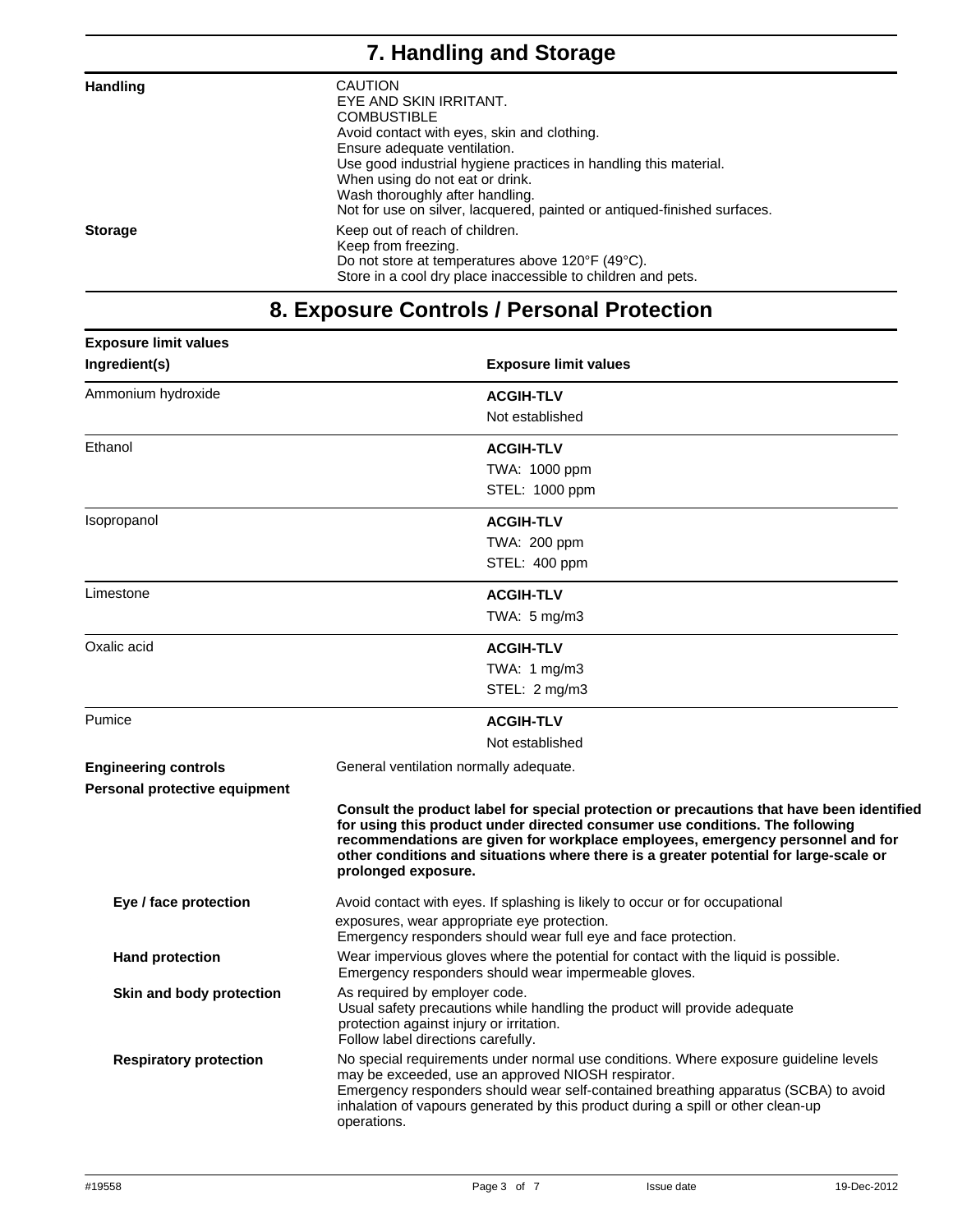## **9. Physical and Chemical Properties**

| Appearance                                        | Liquid                |
|---------------------------------------------------|-----------------------|
| Colour                                            | Light tan             |
| Form                                              | Liquid                |
| Odour                                             | Ammoniacal            |
| Odour threshold                                   | Not available         |
| <b>Physical state</b>                             | Liquid                |
| рH                                                | $9.6 - 10.2$          |
| <b>Freezing point</b>                             | Not available         |
| <b>Boiling point</b>                              | Not available         |
| <b>Pour point</b>                                 | Not available         |
| <b>Evaporation Rate</b>                           | Not available         |
| <b>Flash point</b>                                | 40.55 °C (105 °F) TCC |
| <b>Auto-ignition temperature</b>                  | Not available         |
| Flammability limits in air, lower, %<br>by volume | Not available         |
| Flammability Limits in Air, Upper, %<br>by Volume | Not available         |
| Vapour pressure                                   | Not available         |
| <b>Vapour density</b>                             | Not available         |
| <b>Specific gravity</b>                           | 1.104 - 1.140         |
| Octanol/water coefficient                         | Not available         |
| Solubility (H2O)                                  | Insoluble             |
| VOC (Weight %)                                    | Not available         |
| <b>Viscosity</b>                                  | <b>Viscous</b>        |
| <b>Percent volatile</b>                           | Not available         |
|                                                   |                       |

#### **10. Stability and Reactivity**

| <b>Reactivity</b>                  | DO NOT MIX WITH BLEACH or use in conjunction with other household products.                                                                                       |
|------------------------------------|-------------------------------------------------------------------------------------------------------------------------------------------------------------------|
| Possibility of hazardous reactions | Hazardous polymerisation does not occur.                                                                                                                          |
| <b>Chemical stability</b>          | Stable under recommended storage conditions.                                                                                                                      |
| <b>Conditions to avoid</b>         | Avoid high temperatures.<br>Do not mix with other chemicals.<br>Excessive heat and moisture.<br>Keep away from open flames, hot surfaces and sources of ignition. |
| Incompatible materials             | Not for use on silver, lacquered, painted or antiqued finished surfaces.                                                                                          |
| Hazardous decomposition products   | May include and are not limited to: Oxides of carbon. Oxides of nitrogen.                                                                                         |

## **11. Toxicological Information**

| <b>Component analysis - LC50</b> |                   |  |
|----------------------------------|-------------------|--|
| Ingredient(s)                    | <b>LC50</b>       |  |
| Ammonium hydroxide               | Not available     |  |
| Ethanol                          | 31623 ppm rat     |  |
| Isopropanol                      | 16970 mg/l/4h rat |  |
| Limestone                        | Not available     |  |
| Oxalic acid                      | Not available     |  |
| Pumice                           | Not available     |  |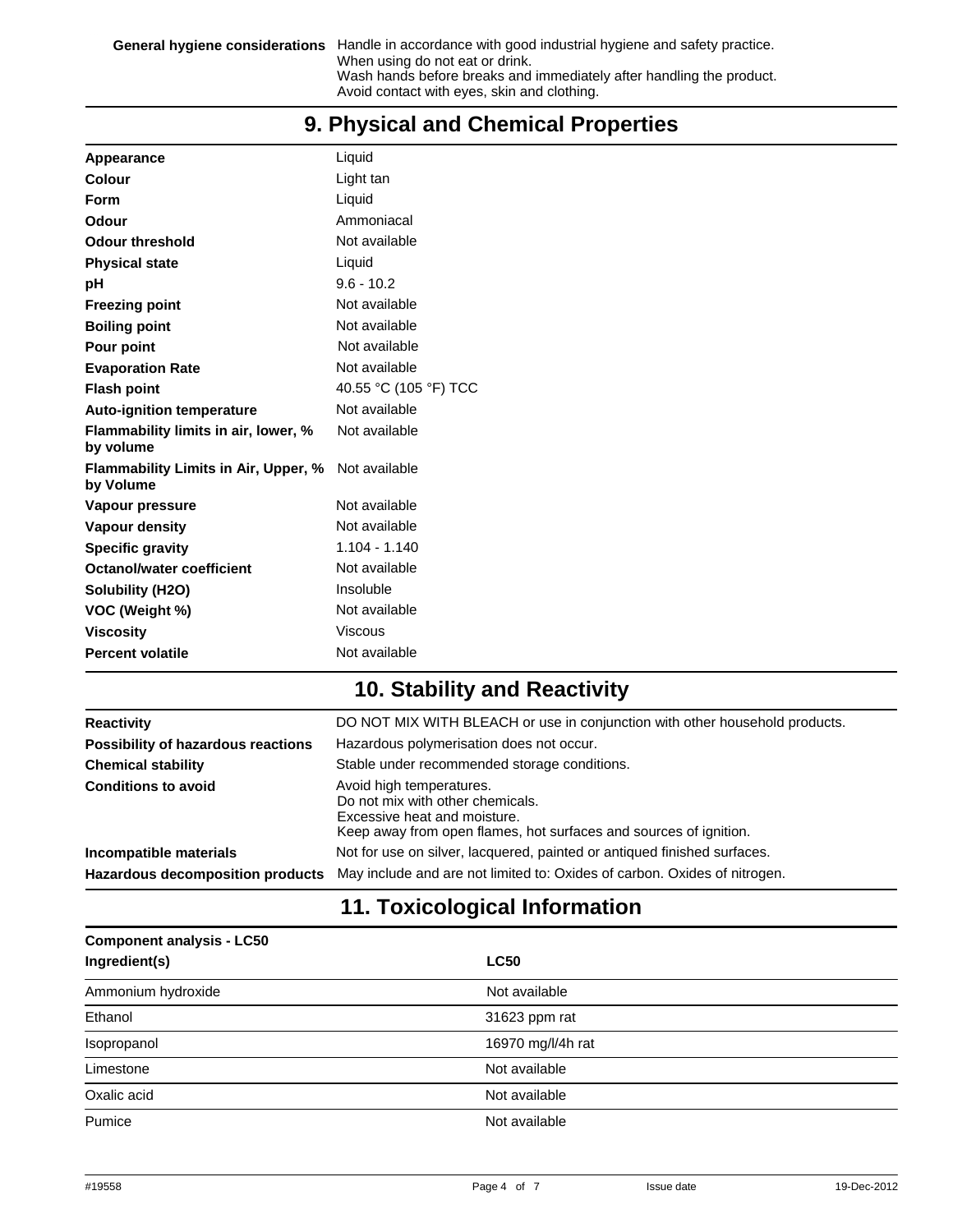#### **Component analysis - Oral LD50 Ingredient(s)**

| Ingredient(s)      | <b>LD50</b>                      |  |
|--------------------|----------------------------------|--|
| Ammonium hydroxide | 350 mg/kg rat                    |  |
| Ethanol            | 3450 mg/kg mouse; 7060 mg/kg rat |  |
| Isopropanol        | 4396 mg/kg rat                   |  |
| Limestone          | 6450 mg/kg rat                   |  |
| Oxalic acid        | 375 mg/kg rat                    |  |
| Pumice             | 14105 mg/kg rat                  |  |

#### **Effects of acute exposure**

| Eye                                          | May cause eye irritation.<br>Avoid eye contact.                                                                                              |  |  |
|----------------------------------------------|----------------------------------------------------------------------------------------------------------------------------------------------|--|--|
| <b>Skin</b>                                  | May cause skin irritation. Not expected to be a skin sensitizer.<br>Avoid skin contact.                                                      |  |  |
| <b>Inhalation</b>                            | None expected during normal conditions of use.                                                                                               |  |  |
| Ingestion                                    | Health injuries are not known or expected under normal use.                                                                                  |  |  |
| <b>Sensitisation</b>                         | The finished product is not expected to have chronic health effects.                                                                         |  |  |
| <b>Chronic effects</b>                       | The finished product is not expected to have chronic health effects.                                                                         |  |  |
| Carcinogenicity                              | The finished product is not expected to have chronic health effects.                                                                         |  |  |
| <b>Mutagenicity</b>                          | The finished product is not expected to have chronic health effects.                                                                         |  |  |
| R Foductive effects<br><b>Teratogenicity</b> | The finished product is not expected to have chronic health effects.<br>The finished product is not expected to have chronic health effects. |  |  |

Name of Toxicologically Synergistic Not available **Products**

# **12. Ecological Information**

| <b>Ecotoxicity</b>                                         | Components of this product have been identified as having potential environmental<br>concerns. |                                                                                                                                                                                        |  |
|------------------------------------------------------------|------------------------------------------------------------------------------------------------|----------------------------------------------------------------------------------------------------------------------------------------------------------------------------------------|--|
| Ecotoxicity - Freshwater Algae - Acute Toxicity Data       |                                                                                                |                                                                                                                                                                                        |  |
| Isopropanol                                                | 67-63-0                                                                                        | 96 Hr EC50 Desmodesmus subspicatus: >1000 mg/L; 72 Hr EC50 Desmodesmus<br>subspicatus: >1000 mg/L                                                                                      |  |
| <b>Ecotoxicity - Freshwater Fish - Acute Toxicity Data</b> |                                                                                                |                                                                                                                                                                                        |  |
| Ammonium hydroxide                                         | 1336-21-6                                                                                      | 96 Hr LC50 Pimephales promelas: 8.2 mg/L                                                                                                                                               |  |
| Ethanol                                                    | 64-17-5                                                                                        | 96 Hr LC50 Oncorhynchus mykiss: 12.0 - 16.0 mL/L [static]; 96 Hr LC50 Pimephales<br>promelas: >100 mg/L [static]; 96 Hr LC50 Pimephales promelas: 13400 - 15100 mg/L<br>[flow-through] |  |
| Isopropanol                                                | 67-63-0                                                                                        | 96 Hr LC50 Pimephales promelas: 9640 mg/L [flow-through]; 96 Hr LC50 Pimephales<br>promelas: 11130 mg/L [static]; 96 Hr LC50 Lepomis macrochirus: >1400000 µg/L                        |  |
| <b>Ecotoxicity - Water Flea - Acute Toxicity Data</b>      |                                                                                                |                                                                                                                                                                                        |  |
| Ammonium hydroxide                                         | 1336-21-6                                                                                      | 48 Hr EC50 water flea: 0.66 mg/L; 48 Hr EC50 Daphnia pulex: 0.66 mg/L                                                                                                                  |  |
| Ethanol                                                    | 64-17-5                                                                                        | 48 Hr LC50 Daphnia magna: 9268 - 14221 mg/L; 24 Hr EC50 Daphnia magna: 10800<br>mg/L; 48 Hr EC50 Daphnia magna: 2 mg/L [Static]                                                        |  |
| Isopropanol                                                | 67-63-0                                                                                        | 48 Hr EC50 Daphnia magna: 13299 mg/L                                                                                                                                                   |  |
| Persistence and degradability                              | Not available                                                                                  |                                                                                                                                                                                        |  |
| Bioaccumulation/accumulation                               | Not available                                                                                  |                                                                                                                                                                                        |  |
| Mobility in environmental media                            | Not available                                                                                  |                                                                                                                                                                                        |  |
| <b>Environmental effects</b>                               | Not available                                                                                  |                                                                                                                                                                                        |  |
| <b>Aquatic toxicity</b>                                    | Not available                                                                                  |                                                                                                                                                                                        |  |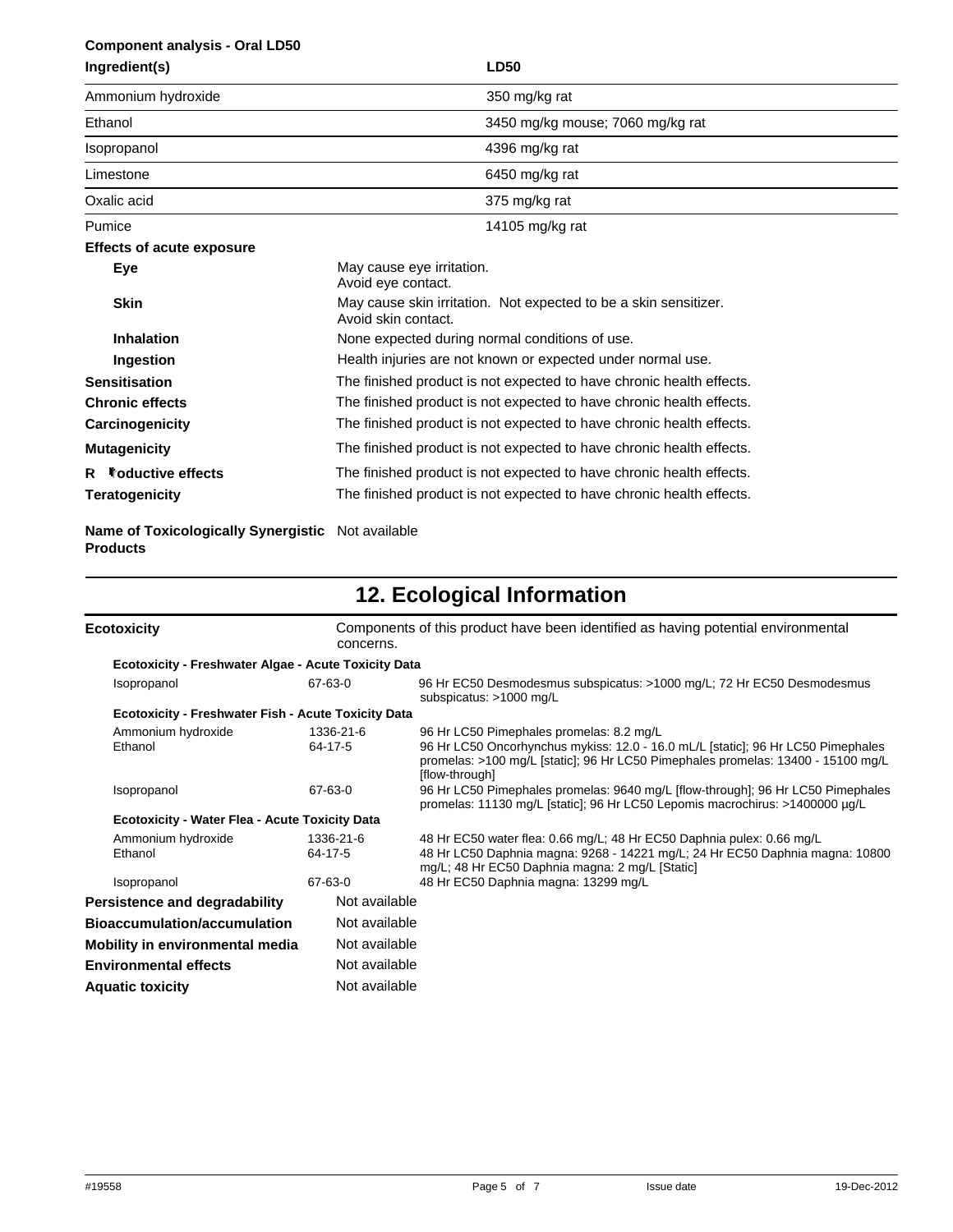| <b>Partition coefficient</b>             | Not available                                                                                                                                                |
|------------------------------------------|--------------------------------------------------------------------------------------------------------------------------------------------------------------|
| <b>Chemical fate information</b>         | Not available                                                                                                                                                |
| Other adverse effects                    | Not available                                                                                                                                                |
|                                          | <b>13. Disposal Considerations</b>                                                                                                                           |
| <b>Disposal instructions</b>             | Dispose in accordance with all applicable regulations.<br>Empty container can be disposed of as household trash or rinsed and recycled where<br>appropriate. |
| Waste from residues / unused<br>products | Not available                                                                                                                                                |
| <b>Contaminated packaging</b>            | Not available                                                                                                                                                |
|                                          | <b>14. Transport Information</b>                                                                                                                             |

**U.S. Department of Transportation (DOT)** 

Not Regulated by DOT (Road/Rail Only) 173.150 (f) (2)

**Transportation of Dangerous Goods (TDG - Canada)**

Not Regulated by TDG (Road/Rail Only), TDG Part 1.36

**IMDG (Marine Transport)** 

UN 1987, Alcohols, N.O.S. (Isopropanol, Ethanol), Class 3, PG III,Limited Quantity, (Flashpoint 40.556°C cc )